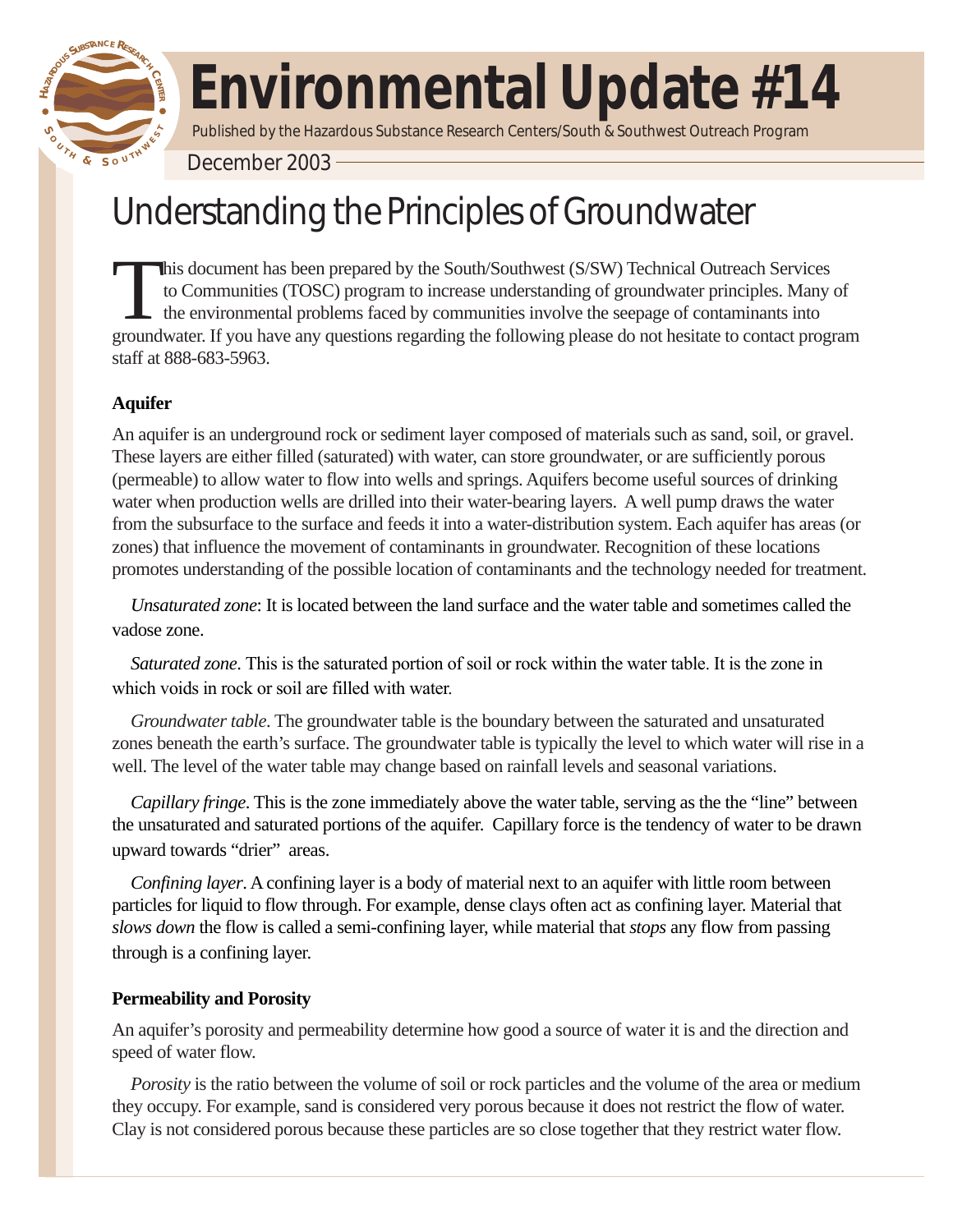

*Permeability* is the relative ease that a liquid flows through a a porous medium. Permeability is determined by the size of the pore opening of the porous medium and not by the nature of the liquid.

### **Groundwater**

Groundwater is the water contained in interconnected pores below the water table. The depth of the water table or groundwater depends on the make-up of the aquifer. In some areas of Florida, it is as shallow as three feet below ground surface. In dry areas such as Arizona, the groundwater may be 200 feet below ground level. Groundwater speed and flow characteristics determine how dissolved contaminants flow through them.

*Flow*. When rain falls, water soaks into the ground and drains down through the subsurface soil until it reaches the water table. Gravity causes water to flow horizontally from areas of higher elevation to areas of lower elevation. For example, rain falling on a mountain side naturally flows to lower elevation levels. Groundwater follows a similar pattern, flowing horizontally toward sea level. The groundwater table has the same general shape as the surface of the earth above it. Water also flows along the path of least resistance, typically downward. However, if the water encounters a semi-confining or confining layer and cannot flow through it ssmall pore spaces, it normally will begin to flow parallel to the ground on top of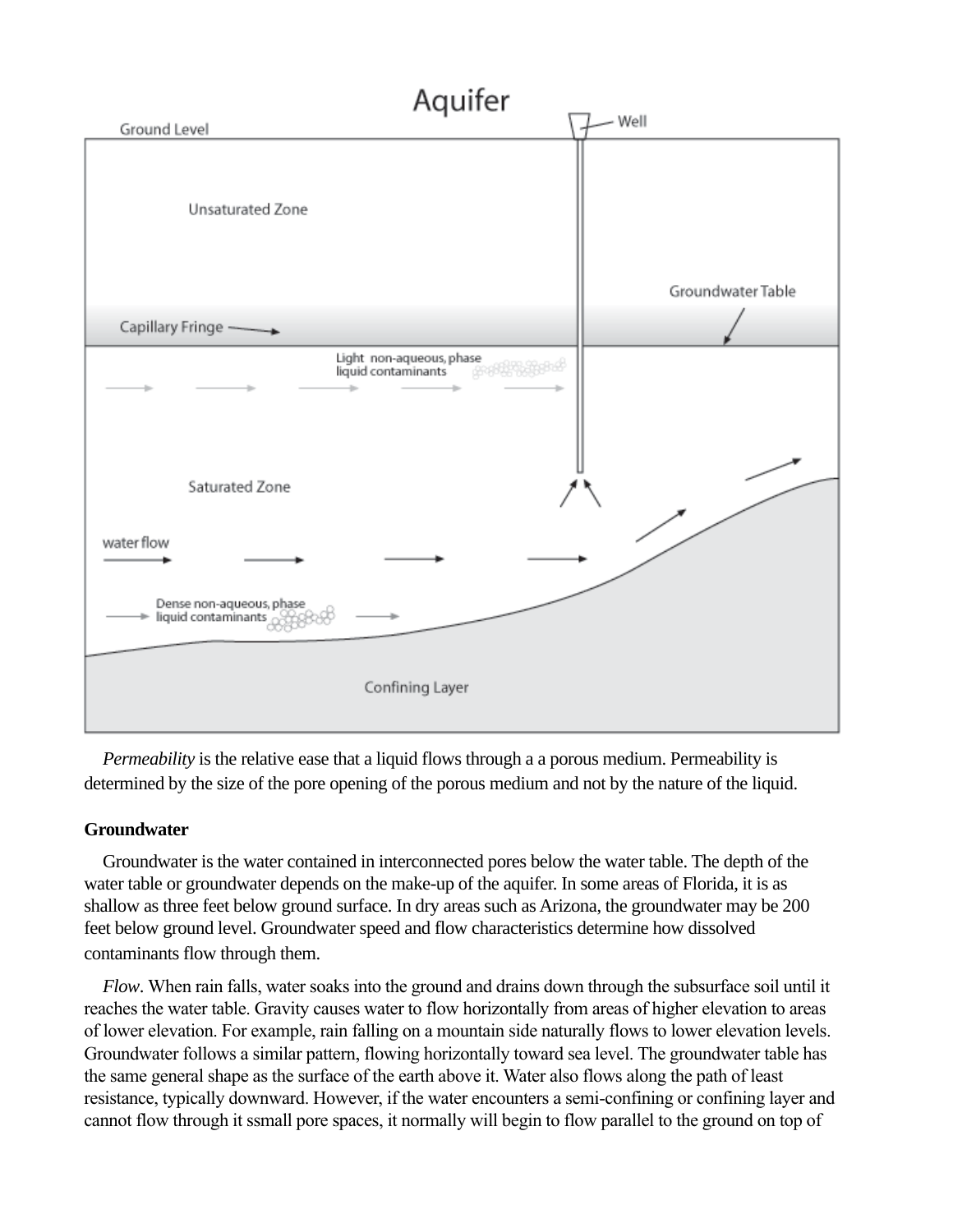the confining layer. This is important to remember when assessing how contaminants spread in groundwater.

*Speed*. The speed that water travels through permeable soil or rock is due to characteristics of the fluid and the media it flows through. The thicker (or more viscous) the fluid is, the slower it moves. For example, oil has a higher viscosity than water and therefore flows more slowly through a medium. The porosity and permeability of the media also affects water speed. The more permeable the medium, the faster water will flow through it. In such cases, engineers say that water has high hydraulic conductivity.

#### **Contaminant Movement**

A water-borne contaminant is a substance that renders water unfit for human consumption. The solubility and specific gravity of the contaminant affect its ability to move through an aquifer.

*Solubility.* A contaminant's solubility is its ability to dissolve in water. Solubilities of contaminants can range from completely dissolvable to nearly insoluble (not dissolvable at all). The more soluble a contaminant is, the easier it can spread through the environment.

*Specific gravity.* The specific gravity of a substance is the ratio of its weight at a given volume compared to the weight of the same volume of water. The specific gravity of water is one. If the specific gravity of a contaminant is less than one, then that substance will float on water. If the specific gravity of a contaminant is greater than one, the substance will sink in water. Solubility and specific gravity are two of the factors that determine how freely a contaminant can move between phases—that is, from air to soil to water. Phases of contaminants include the gas phase (in the air), sorbed phase (attached onto or absorbed into soil), dissolved phase (in the water), and free phase (in soil or water).

*Gas Phase*. Contaminants in the gas phase are either airborne contaminants or trapped in the air space between soil particles.

*Sorbed Phase*. This phase describes soil that is contaminated with a constituent.

*Dissolved Phase*. This term typically refers to contaminants that have permeated into water. When a contaminant is dissolved, it is not easy to distinguish it from the water. Dissolved phase contamination is difficult to treat unless the contaminant is separated from the water.

*Free Phase*. When free phase contamination is present, two distinct layers are visible in groundwater. The generic technical term for a free phase contaminant is non-aqueous phase liquid (NAPL). NAPLs do not mix or dissolve into water. Free phase contamination occurs when the volume of contaminant available to be dissolved into water exceeds its solubility limit. The additional contaminant forms a separate layer either above or below the water table.

Where the NAPL forms, its layer or pool depends on its weight in relation to water (specific gravity). Dense non-aqueous phase liquids, or DNAPLs, sink in water because their specific gravity exceeds that of watr. Light non-aqueous phase liquids, or LNAPLs, float on water because their specific gravity is less than that of water. Both light and dense NAPLs may be partially dissolvable (soluble) in water so that a dissolved portion as well as non-dissolved portion exist.

In the unsaturated zone, LNAPLs move downward like water because of gravity and capillary forces. If areas are already wet with water, LNAPLs may displace some of the capillary water. Once the LNAPL reaches an area close to 100% saturation adjacent to the water table, it begins to accumulate in this location. Residual LNAPL may remain trapped near the top of the water table.

The flow of LNAPLs is complicated by seasonal variations in water table levels. While the floating contaminant will move with the surface of the water table, pockets of LNAPL may be submerged if the